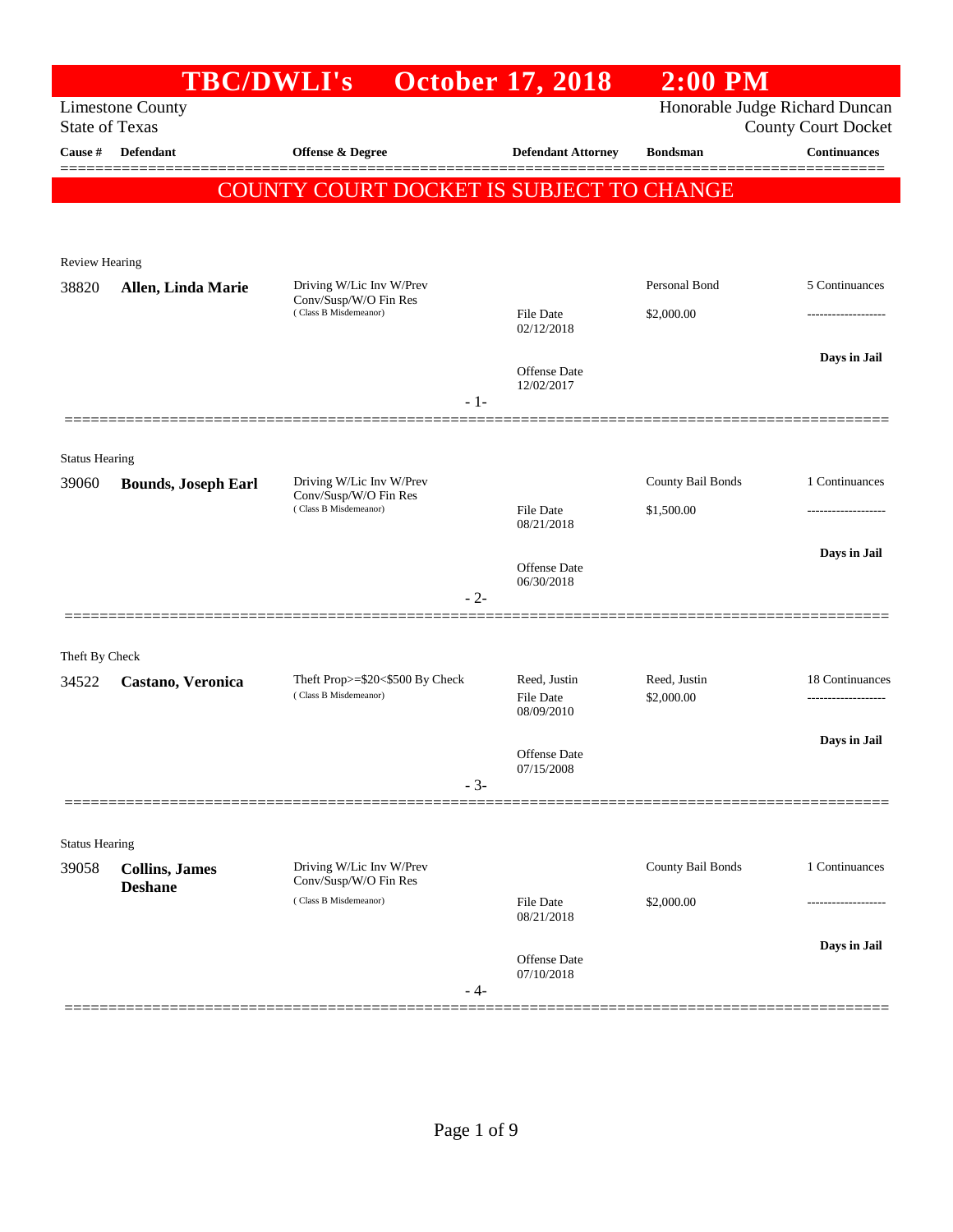|                       | <b>TBC/DWLI's</b>          |                                                   | <b>October 17, 2018</b>        | $2:00$ PM                      |                            |
|-----------------------|----------------------------|---------------------------------------------------|--------------------------------|--------------------------------|----------------------------|
| <b>State of Texas</b> | <b>Limestone County</b>    |                                                   |                                | Honorable Judge Richard Duncan | <b>County Court Docket</b> |
| Cause #               | <b>Defendant</b>           | <b>Offense &amp; Degree</b>                       | <b>Defendant Attorney</b>      | <b>Bondsman</b>                | <b>Continuances</b>        |
|                       |                            | COUNTY COURT DOCKET IS SUBJECT TO CHANGE          |                                |                                |                            |
|                       |                            |                                                   |                                |                                |                            |
| Theft By Check        |                            |                                                   |                                |                                |                            |
| 37930                 | <b>Curlett</b> , Amy       | Theft Prop>=\$20<\$500 By Check                   |                                | County Bail Bonds              | 5 Continuances             |
|                       |                            | (Class B Misdemeanor)                             | File Date<br>05/02/2016        | \$1,000.00                     | -----------------          |
|                       |                            |                                                   | Offense Date                   |                                | Days in Jail               |
|                       |                            | - 5-                                              | 04/07/2015                     |                                |                            |
|                       |                            |                                                   |                                |                                |                            |
| <b>Review Hearing</b> |                            |                                                   |                                |                                |                            |
| 37760                 | <b>Estes, Thomas Wayne</b> | Driving W/Lic Inv W/Prev<br>Conv/Susp/W/O Fin Res |                                | Personal Bond                  | 23 Continuances            |
|                       |                            | (Class B Misdemeanor)                             | <b>File Date</b><br>12/22/2015 | \$2,000.00                     |                            |
|                       |                            |                                                   |                                |                                | Days in Jail               |
|                       |                            |                                                   | Offense Date<br>11/19/2015     |                                |                            |
|                       |                            | - 6-                                              |                                |                                |                            |
| <b>Review Hearing</b> |                            |                                                   |                                |                                |                            |
| 37802                 | <b>Estes, Thomas Wayne</b> | Bail Jumping And Fail To Appear                   |                                | Personal Bond                  | 23 Continuances            |
|                       |                            | (Class A Misdemeanor)                             | <b>File Date</b><br>01/27/2016 | \$2,000.00                     |                            |
|                       |                            |                                                   |                                |                                | Days in Jail               |
|                       |                            |                                                   | Offense Date<br>01/07/2016     |                                |                            |
|                       |                            | - 7-                                              |                                |                                |                            |
| Review Hearing        |                            |                                                   |                                |                                |                            |
| 38515                 | <b>Estes, Thomas Wayne</b> | Bail Jumping And Fail To Appear                   |                                | Freebird Bail Bonds            | 9 Continuances             |
|                       |                            | (Class A Misdemeanor)                             | File Date<br>05/26/2017        | \$3,000.00                     | -----------------          |
|                       |                            |                                                   | Offense Date                   |                                | Days in Jail               |
|                       |                            | $-8-$                                             | 05/17/2017                     |                                |                            |
|                       |                            |                                                   |                                |                                |                            |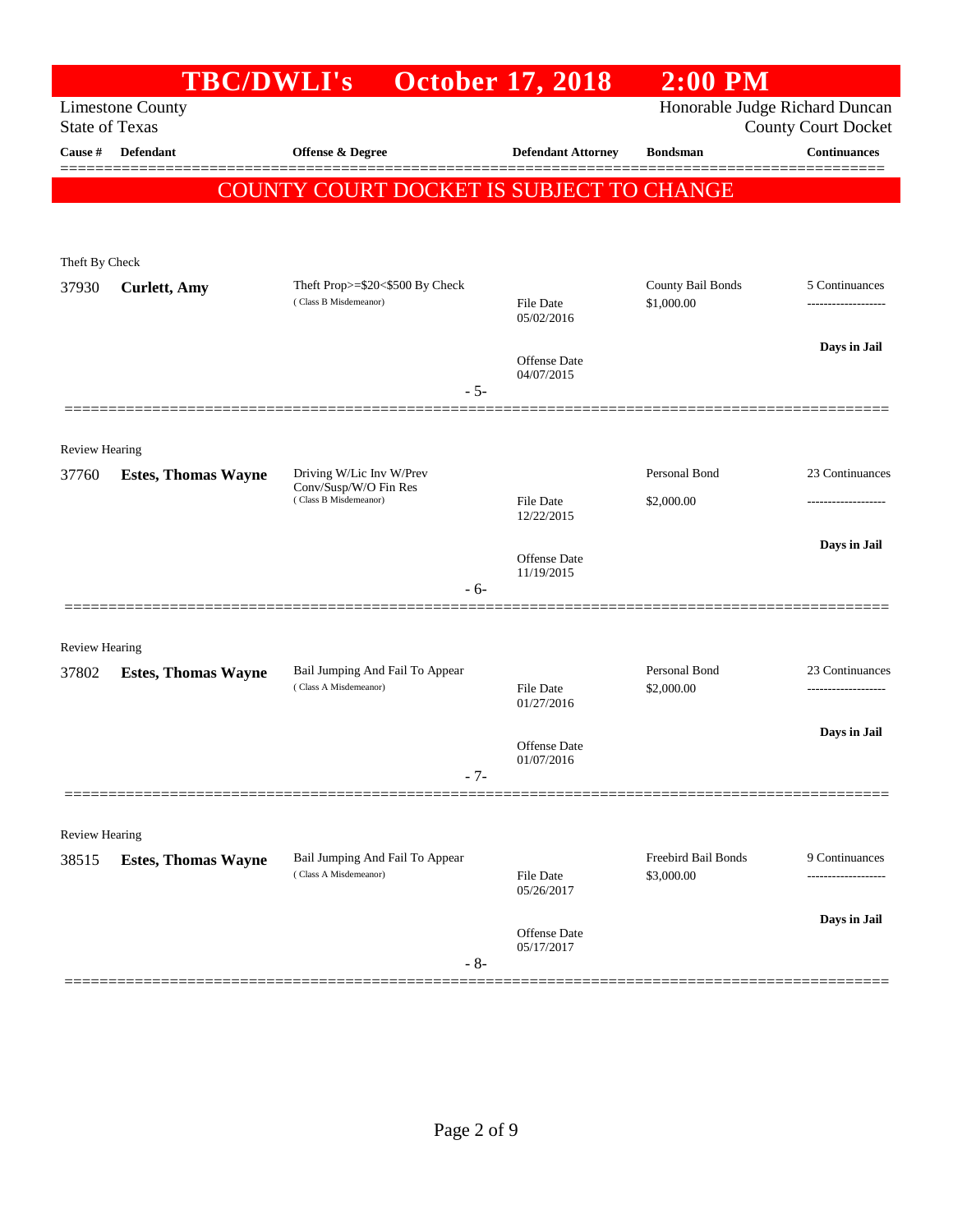|                                | <b>TBC/DWLI's</b>          |                                                          | <b>October 17, 2018</b>        | <b>2:00 PM</b>                  |                            |
|--------------------------------|----------------------------|----------------------------------------------------------|--------------------------------|---------------------------------|----------------------------|
| <b>State of Texas</b>          | <b>Limestone County</b>    |                                                          |                                | Honorable Judge Richard Duncan  | <b>County Court Docket</b> |
| Cause #                        | <b>Defendant</b>           | <b>Offense &amp; Degree</b>                              | <b>Defendant Attorney</b>      | <b>Bondsman</b>                 | <b>Continuances</b>        |
|                                |                            | COUNTY COURT DOCKET IS SUBJECT TO CHANGE                 |                                |                                 |                            |
|                                |                            |                                                          |                                |                                 |                            |
| <b>Review Hearing</b>          |                            |                                                          |                                |                                 |                            |
| 38516                          | <b>Estes, Thomas Wayne</b> | Bail Jumping And Fail To Appear                          |                                | Freebird Bail Bonds             | 9 Continuances             |
|                                |                            | (Class A Misdemeanor)                                    | <b>File Date</b><br>05/26/2017 | \$3,000.00                      | ------------------         |
|                                |                            |                                                          | Offense Date                   |                                 | Days in Jail               |
|                                |                            | $-9-$                                                    | 05/17/2017                     |                                 |                            |
|                                |                            |                                                          |                                |                                 |                            |
| Theft By Check                 |                            |                                                          |                                |                                 |                            |
| 37956                          | Ferrill, Linda             | Theft Prop>=\$20<\$500 By Check<br>(Class B Misdemeanor) | <b>File Date</b>               | County Bail Bonds<br>\$1,000.00 | 6 Continuances             |
|                                |                            |                                                          | 05/04/2016                     |                                 |                            |
|                                |                            |                                                          | Offense Date                   |                                 | Days in Jail               |
|                                |                            | $-10-$                                                   | 11/10/2014                     |                                 |                            |
|                                |                            |                                                          |                                |                                 |                            |
| Theft By Check                 |                            |                                                          |                                |                                 |                            |
| 37787                          | Flores, Israel, III        | Theft Prop>=\$20<\$500 By Check<br>(Class B Misdemeanor) | <b>File Date</b>               | County Bail Bonds<br>\$1,000.00 | 19 Continuances<br>.       |
|                                |                            |                                                          | 01/25/2016                     |                                 | Days in Jail               |
|                                |                            |                                                          | Offense Date<br>04/19/2014     |                                 |                            |
|                                |                            | - 11-                                                    |                                |                                 |                            |
|                                |                            |                                                          |                                |                                 |                            |
| <b>Review Hearing</b><br>38734 | Hernandez,                 | Driving W/Lic Inv W/Prev                                 |                                | County Bail Bonds               | 9 Continuances             |
|                                | <b>Christopher Ramon</b>   | Conv/Susp/W/O Fin Res<br>(Class B Misdemeanor)           | <b>File Date</b>               | \$2,000.00                      |                            |
|                                |                            |                                                          | 11/15/2017                     |                                 |                            |
|                                |                            |                                                          | Offense Date                   |                                 | Days in Jail               |
|                                |                            | $-12-$                                                   | 10/06/2017                     |                                 |                            |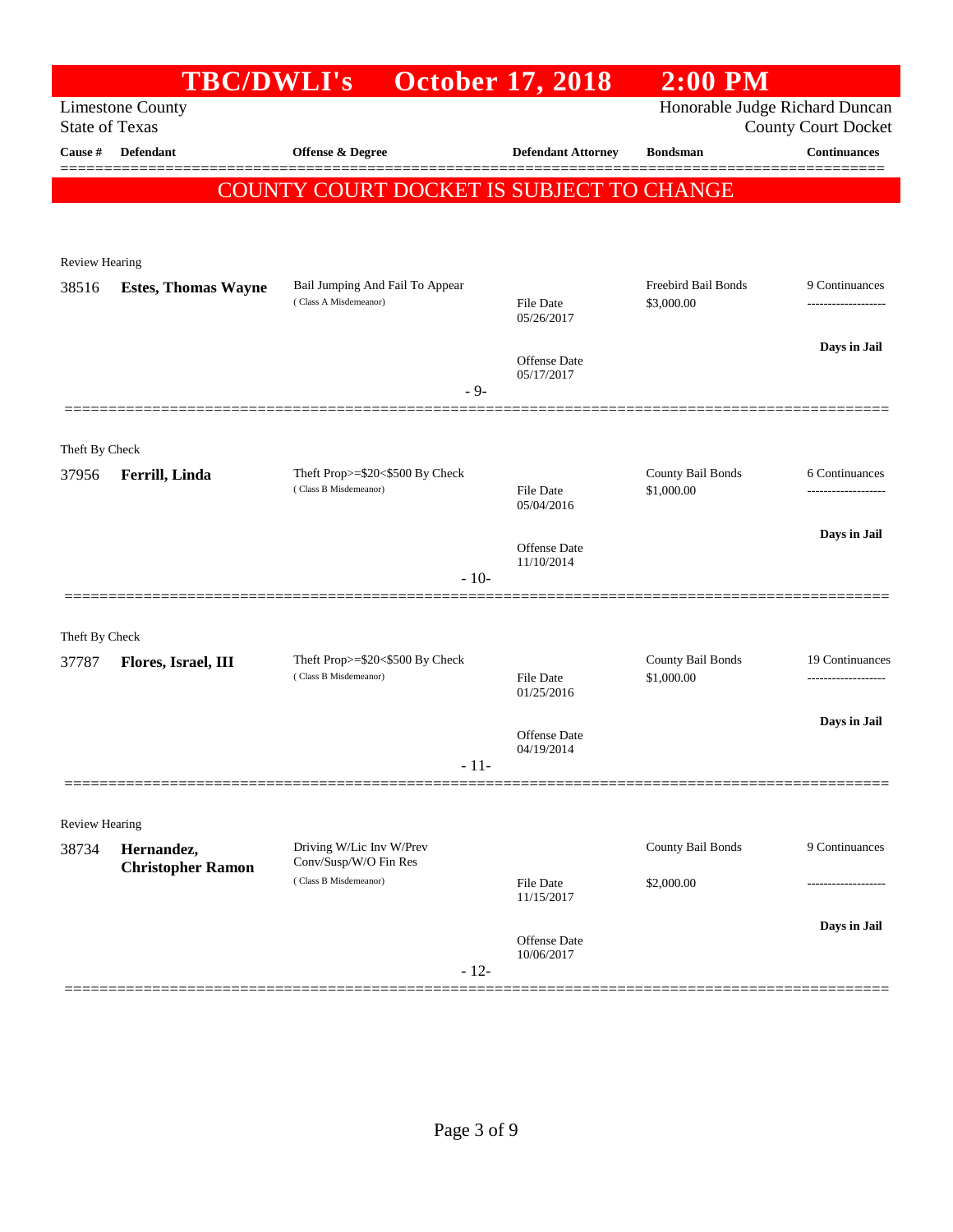|                       | <b>TBC/DWLI's</b>                      |                                                    |        | <b>October 17, 2018</b>        | $2:00$ PM                      |                            |
|-----------------------|----------------------------------------|----------------------------------------------------|--------|--------------------------------|--------------------------------|----------------------------|
| <b>State of Texas</b> | <b>Limestone County</b>                |                                                    |        |                                | Honorable Judge Richard Duncan | <b>County Court Docket</b> |
| Cause #               | <b>Defendant</b>                       | <b>Offense &amp; Degree</b>                        |        | <b>Defendant Attorney</b>      | <b>Bondsman</b>                | <b>Continuances</b>        |
|                       |                                        | COUNTY COURT DOCKET IS SUBJECT TO CHANGE           |        |                                |                                |                            |
|                       |                                        |                                                    |        |                                |                                |                            |
|                       |                                        |                                                    |        |                                |                                |                            |
| <b>Status Hearing</b> |                                        | Driving W/Lic Inv W/Prev                           |        |                                | Christopher Hernandez          | 2 Continuances             |
| 39057                 | Hernandez,<br><b>Christopher Ramon</b> | Conv/Susp/W/O Fin Res                              |        |                                |                                |                            |
|                       |                                        | (Class B Misdemeanor)                              |        | File Date<br>08/21/2018        | \$2,000.00                     | .                          |
|                       |                                        |                                                    |        |                                |                                | Days in Jail               |
|                       |                                        |                                                    |        | Offense Date<br>06/15/2018     |                                |                            |
|                       |                                        |                                                    | $-13-$ |                                |                                |                            |
|                       |                                        |                                                    |        |                                |                                |                            |
| <b>Review Hearing</b> |                                        |                                                    |        |                                |                                |                            |
| 37736                 | Hitchcock, Maryann<br><b>Lilley</b>    | Driving W/Lic Inv W/Prev<br>Conv/Susp/W/O Fin Res  |        | Freebird Bail Bonds            | 2 Continuances                 |                            |
|                       |                                        | (Class B Misdemeanor)                              |        | <b>File Date</b><br>12/10/2015 | \$2,000.00                     |                            |
|                       |                                        |                                                    |        |                                |                                | Days in Jail               |
|                       |                                        |                                                    |        | Offense Date<br>10/21/2015     |                                |                            |
|                       |                                        |                                                    | $-14-$ |                                |                                |                            |
|                       |                                        |                                                    |        |                                |                                |                            |
| <b>Review Hearing</b> |                                        | <b>Evading Arrest Detention</b>                    |        |                                | County Bail Bonds              | 4 Continuances             |
| 38906                 | <b>Jones, Michael Issiah</b>           | (Class A Misdemeanor)                              |        | <b>File Date</b>               | \$2,000.00                     |                            |
|                       |                                        |                                                    |        | 04/26/2018                     |                                |                            |
|                       |                                        |                                                    |        | Offense Date                   |                                | Days in Jail               |
|                       |                                        |                                                    | $-15-$ | 03/31/2018                     |                                |                            |
|                       |                                        |                                                    |        |                                |                                |                            |
| Theft By Check        |                                        |                                                    |        |                                |                                |                            |
| 37680                 | Lynch, Clayton                         | Theft Prop>=\$500<\$1,500<br>(Class A Misdemeanor) |        |                                | County Bail Bonds              | 4 Continuances             |
|                       |                                        |                                                    |        | <b>File Date</b><br>10/16/2015 | \$1,000.00                     | ------------------         |
|                       |                                        |                                                    |        |                                |                                | Days in Jail               |
|                       |                                        |                                                    |        | Offense Date<br>01/22/2015     |                                |                            |
|                       |                                        |                                                    | $-16-$ |                                |                                |                            |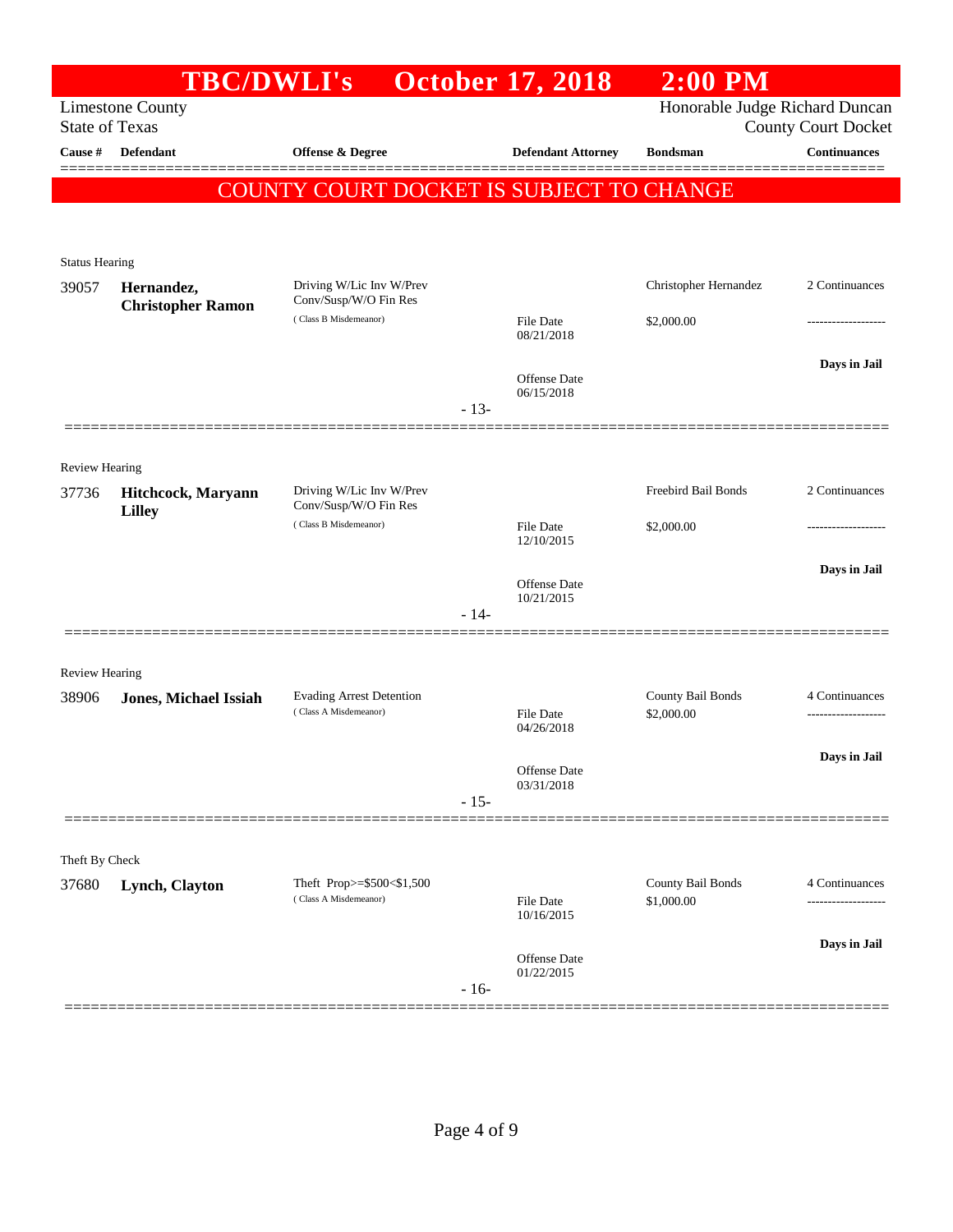|                                  | <b>TBC/DWLI's</b>                    |                                                                            |        | <b>October 17, 2018</b>           | $2:00$ PM                   |                                                   |
|----------------------------------|--------------------------------------|----------------------------------------------------------------------------|--------|-----------------------------------|-----------------------------|---------------------------------------------------|
|                                  | <b>Limestone County</b>              |                                                                            |        |                                   |                             | Honorable Judge Richard Duncan                    |
| <b>State of Texas</b><br>Cause # | Defendant                            | Offense & Degree                                                           |        | <b>Defendant Attorney</b>         | <b>Bondsman</b>             | <b>County Court Docket</b><br><b>Continuances</b> |
|                                  |                                      |                                                                            |        |                                   |                             |                                                   |
|                                  |                                      | COUNTY COURT DOCKET IS SUBJECT TO CHANGE                                   |        |                                   |                             |                                                   |
|                                  |                                      |                                                                            |        |                                   |                             |                                                   |
| <b>Review Hearing</b>            |                                      |                                                                            |        |                                   |                             |                                                   |
| 38359                            | <b>McMahon</b> , Stanley<br>Ray      | Driving W/Lic Inv W/Prev<br>Conv/Susp/W/O Fin Res                          |        |                                   | Personal Bond               | 13 Continuances                                   |
|                                  |                                      | (Class B Misdemeanor)                                                      |        | File Date<br>01/26/2017           | \$1,000.00                  |                                                   |
|                                  |                                      |                                                                            |        |                                   |                             | Days in Jail                                      |
|                                  |                                      |                                                                            |        | <b>Offense</b> Date<br>11/18/2016 |                             |                                                   |
|                                  |                                      |                                                                            | $-17-$ |                                   |                             |                                                   |
|                                  |                                      |                                                                            |        |                                   |                             |                                                   |
| <b>Status Hearing</b>            |                                      |                                                                            |        |                                   |                             |                                                   |
| 39064                            | Norman, Christopher<br><b>Tobias</b> | Driving W/Lic Inv W/Prev<br>Conv/Susp/W/O Fin Res                          |        |                                   | <b>County Bail Bonds</b>    | 1 Continuances                                    |
|                                  |                                      | (Class B Misdemeanor)                                                      |        | File Date<br>08/22/2018           | \$1,000.00                  |                                                   |
|                                  |                                      |                                                                            |        |                                   |                             | Days in Jail                                      |
|                                  |                                      |                                                                            |        | Offense Date<br>07/18/2018        |                             |                                                   |
|                                  |                                      |                                                                            | $-18-$ |                                   |                             |                                                   |
|                                  |                                      |                                                                            |        |                                   |                             |                                                   |
| <b>Review Hearing</b>            |                                      |                                                                            |        |                                   |                             |                                                   |
| 38171                            | Price, Crystal Javon                 | Driving W/Lic Inv W/Prev<br>Conv/Susp/W/O Fin Res<br>(Class B Misdemeanor) |        | <b>File Date</b>                  | Personal Bond<br>\$2,000.00 | 17 Continuances                                   |
|                                  |                                      |                                                                            |        | 09/15/2016                        |                             |                                                   |
|                                  |                                      |                                                                            |        | Offense Date                      |                             | Days in Jail                                      |
|                                  |                                      |                                                                            | $-19-$ | 01/14/2016                        |                             |                                                   |
|                                  |                                      |                                                                            |        |                                   |                             |                                                   |
| Review Hearing                   |                                      |                                                                            |        |                                   |                             |                                                   |
| 38539                            | Price, Crystal Javon                 | Driving W/Lic Inv W/Prev                                                   |        |                                   | County Bail Bonds           | 12 Continuances                                   |
|                                  |                                      | Conv/Susp/W/O Fin Res<br>(Class B Misdemeanor)                             |        | <b>File Date</b>                  | \$2,000.00                  |                                                   |
|                                  |                                      |                                                                            |        | 06/20/2017                        |                             |                                                   |
|                                  |                                      |                                                                            |        | <b>Offense</b> Date               |                             | Days in Jail                                      |
|                                  |                                      |                                                                            | $-20-$ | 05/12/2017                        |                             |                                                   |
|                                  |                                      |                                                                            |        |                                   |                             |                                                   |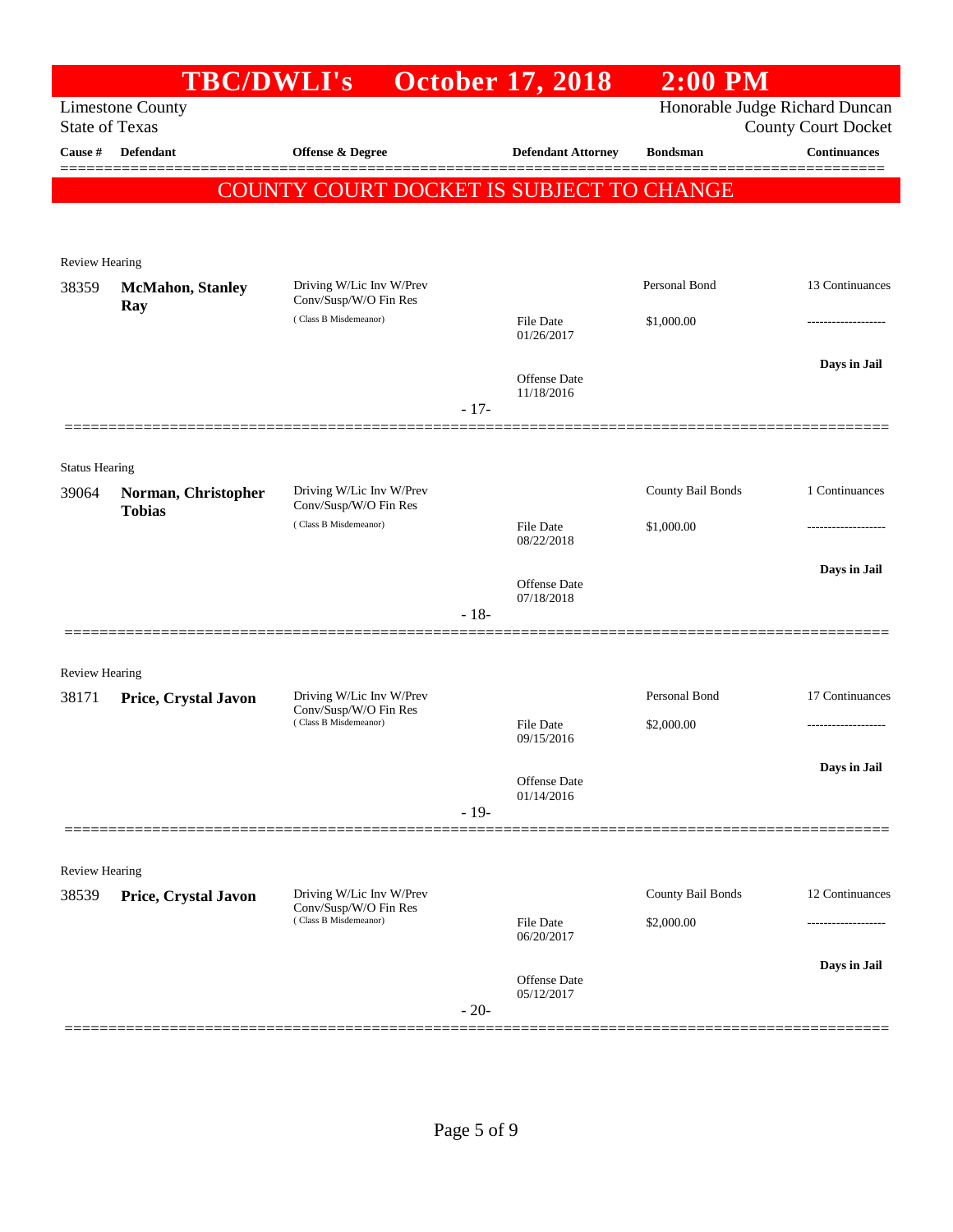|                         |                                            | <b>TBC/DWLI's</b>                                 | <b>October 17, 2018</b>        | $2:00$ PM         |                                                              |
|-------------------------|--------------------------------------------|---------------------------------------------------|--------------------------------|-------------------|--------------------------------------------------------------|
| <b>State of Texas</b>   | <b>Limestone County</b>                    |                                                   |                                |                   | Honorable Judge Richard Duncan<br><b>County Court Docket</b> |
| Cause #                 | <b>Defendant</b>                           | Offense & Degree                                  | <b>Defendant Attorney</b>      | <b>Bondsman</b>   | <b>Continuances</b>                                          |
|                         |                                            | <b>COUNTY COURT DOCKET IS SUBJECT TO CHANGE</b>   |                                |                   |                                                              |
|                         |                                            |                                                   |                                |                   |                                                              |
|                         |                                            |                                                   |                                |                   |                                                              |
| Theft By Check<br>37978 |                                            | Theft Prop>=\$20<\$500 By Check                   |                                | Personal Bond     | 26 Continuances                                              |
|                         | Price, Twamocka                            | (Class B Misdemeanor)                             | File Date<br>05/23/2016        | \$1,000.00        |                                                              |
|                         |                                            |                                                   | Offense Date                   |                   | Days in Jail                                                 |
|                         |                                            | $-21-$                                            | 09/15/2014                     |                   |                                                              |
|                         |                                            |                                                   |                                |                   |                                                              |
| Theft By Check          |                                            |                                                   |                                |                   |                                                              |
| 37979                   | Price, Twamocka                            | Theft Prop>=\$20<\$500 By Check                   |                                | Personal Bond     | 26 Continuances                                              |
|                         |                                            | (Class B Misdemeanor)                             | <b>File Date</b><br>05/23/2016 | \$1,000.00        | -----------------                                            |
|                         |                                            |                                                   | Offense Date                   |                   | Days in Jail                                                 |
|                         |                                            | $-22-$                                            | 09/11/2014                     |                   |                                                              |
|                         |                                            |                                                   |                                |                   |                                                              |
| <b>Status Hearing</b>   |                                            |                                                   |                                |                   |                                                              |
| 39056                   | Ramirez, Rene                              | Driving W/Lic Inv W/Prev                          |                                | County Bail Bonds | 1 Continuances                                               |
|                         |                                            | Conv/Susp/W/O Fin Res<br>(Class B Misdemeanor)    | File Date<br>08/21/2018        | \$2,000.00        |                                                              |
|                         |                                            |                                                   |                                |                   | Days in Jail                                                 |
|                         |                                            |                                                   | Offense Date<br>07/03/2018     |                   |                                                              |
|                         |                                            | $-23-$                                            |                                |                   |                                                              |
|                         |                                            |                                                   |                                |                   |                                                              |
| Review Hearing          |                                            |                                                   |                                |                   |                                                              |
| 38347                   | <b>Ritchie, Sterling</b><br><b>Everett</b> | Driving W/Lic Inv W/Prev<br>Conv/Susp/W/O Fin Res | Froneberger, J<br>Douglas      | Player Bail Bonds | 14 Continuances                                              |
|                         |                                            | (Class B Misdemeanor)                             | <b>File Date</b><br>01/26/2017 | \$2,500.00        |                                                              |
|                         |                                            |                                                   |                                |                   | Days in Jail                                                 |
|                         |                                            |                                                   | Offense Date<br>12/20/2016     |                   |                                                              |
|                         |                                            | $-24-$                                            |                                |                   |                                                              |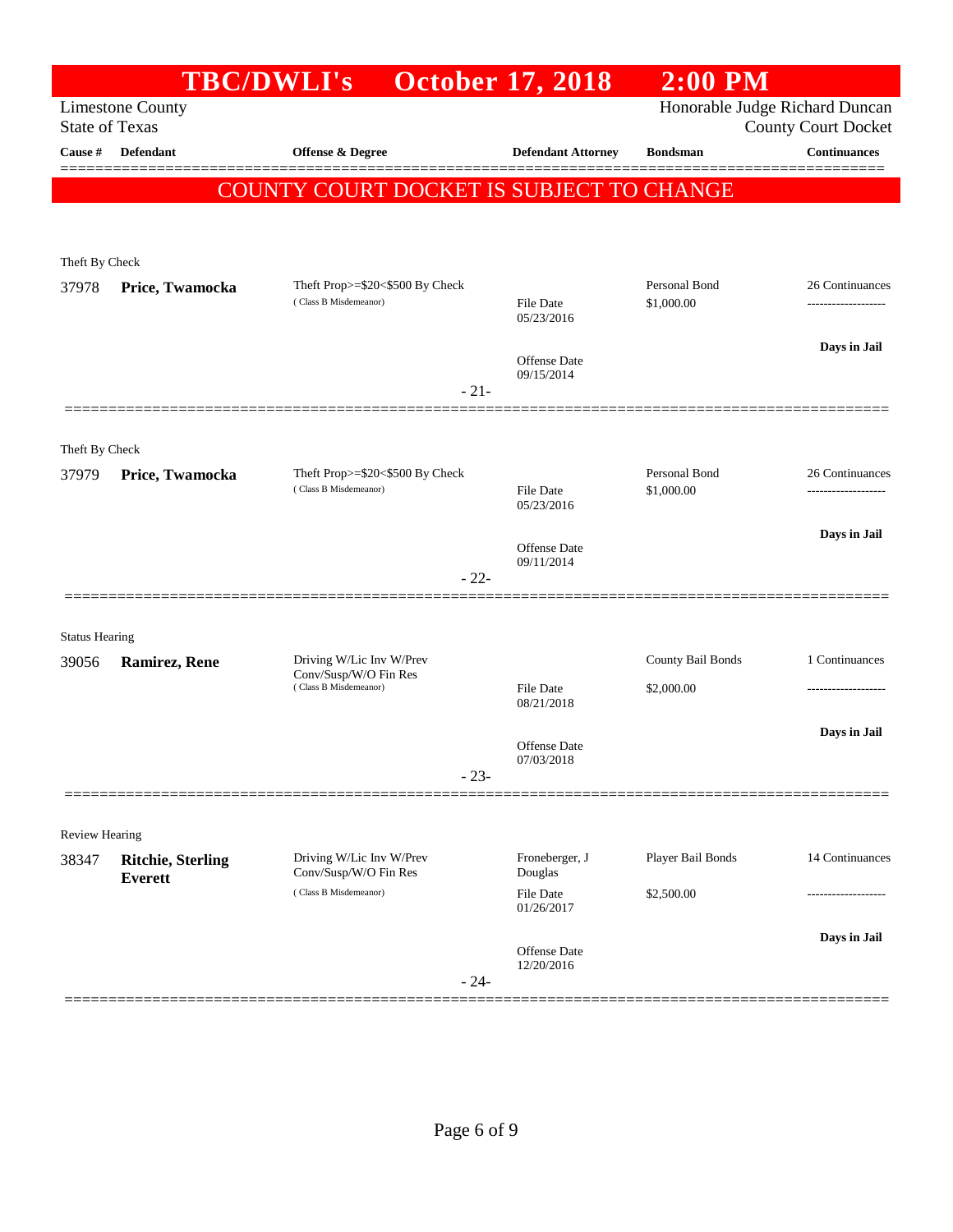|                       | <b>TBC/DWLI's</b>         |                                                          | <b>October 17, 2018</b>           | $2:00$ PM                      |                                                   |
|-----------------------|---------------------------|----------------------------------------------------------|-----------------------------------|--------------------------------|---------------------------------------------------|
| <b>State of Texas</b> | <b>Limestone County</b>   |                                                          |                                   | Honorable Judge Richard Duncan |                                                   |
| Cause #               | <b>Defendant</b>          | Offense & Degree                                         | <b>Defendant Attorney</b>         | <b>Bondsman</b>                | <b>County Court Docket</b><br><b>Continuances</b> |
|                       |                           |                                                          |                                   |                                |                                                   |
|                       |                           | COUNTY COURT DOCKET IS SUBJECT TO CHANGE                 |                                   |                                |                                                   |
|                       |                           |                                                          |                                   |                                |                                                   |
| Theft By Check        |                           |                                                          |                                   |                                |                                                   |
| 36736                 | Shed, Robert              | Theft Prop>=\$20<\$500 By Check<br>(Class B Misdemeanor) | File Date                         | A-1 Bail Bonds<br>\$1,000.00   | 1 Continuances                                    |
|                       |                           |                                                          | 12/12/2013                        |                                |                                                   |
|                       |                           |                                                          | <b>Offense</b> Date               |                                | Days in Jail                                      |
|                       |                           | $-25-$                                                   | 02/17/2012                        |                                |                                                   |
|                       |                           |                                                          |                                   |                                |                                                   |
| Theft By Check        |                           |                                                          |                                   |                                |                                                   |
| 33360                 | Shelton, William, Jr.     | Theft Prop>=\$20<\$500 By Check                          |                                   |                                | 0 Continuances                                    |
|                       |                           | (Class B Misdemeanor)                                    | File Date<br>08/28/2008           |                                | -----------------                                 |
|                       |                           |                                                          |                                   |                                | Days in Jail                                      |
|                       |                           |                                                          | <b>Offense</b> Date<br>07/31/2007 |                                |                                                   |
|                       |                           | $-26-$                                                   |                                   |                                |                                                   |
| <b>Status Hearing</b> |                           |                                                          |                                   |                                |                                                   |
| 38128                 | <b>West, Chris Demont</b> | Driving W/Lic Inv W/Prev                                 |                                   | County Bail Bonds              | 21 Continuances                                   |
|                       |                           | Conv/Susp/W/O Fin Res<br>(Class B Misdemeanor)           | <b>File Date</b>                  | \$2,000.00                     |                                                   |
|                       |                           |                                                          | 08/16/2016                        |                                |                                                   |
|                       |                           |                                                          | Offense Date                      |                                | Days in Jail                                      |
|                       |                           | $-27-$                                                   | 07/03/2016                        |                                |                                                   |
|                       |                           |                                                          |                                   |                                |                                                   |
| <b>Status Hearing</b> |                           |                                                          |                                   |                                |                                                   |
| 38410                 | <b>West, Chris Demont</b> | Driving W/Lic Inv W/Prev<br>Conv/Susp/W/O Fin Res        |                                   | Freebird Bail Bonds            | 16 Continuances                                   |
|                       |                           | (Class B Misdemeanor)                                    | File Date<br>03/22/2017           | \$1,500.00                     |                                                   |
|                       |                           |                                                          |                                   |                                | Days in Jail                                      |
|                       |                           |                                                          | Offense Date<br>02/12/2017        |                                |                                                   |
|                       |                           | $-28-$                                                   |                                   |                                |                                                   |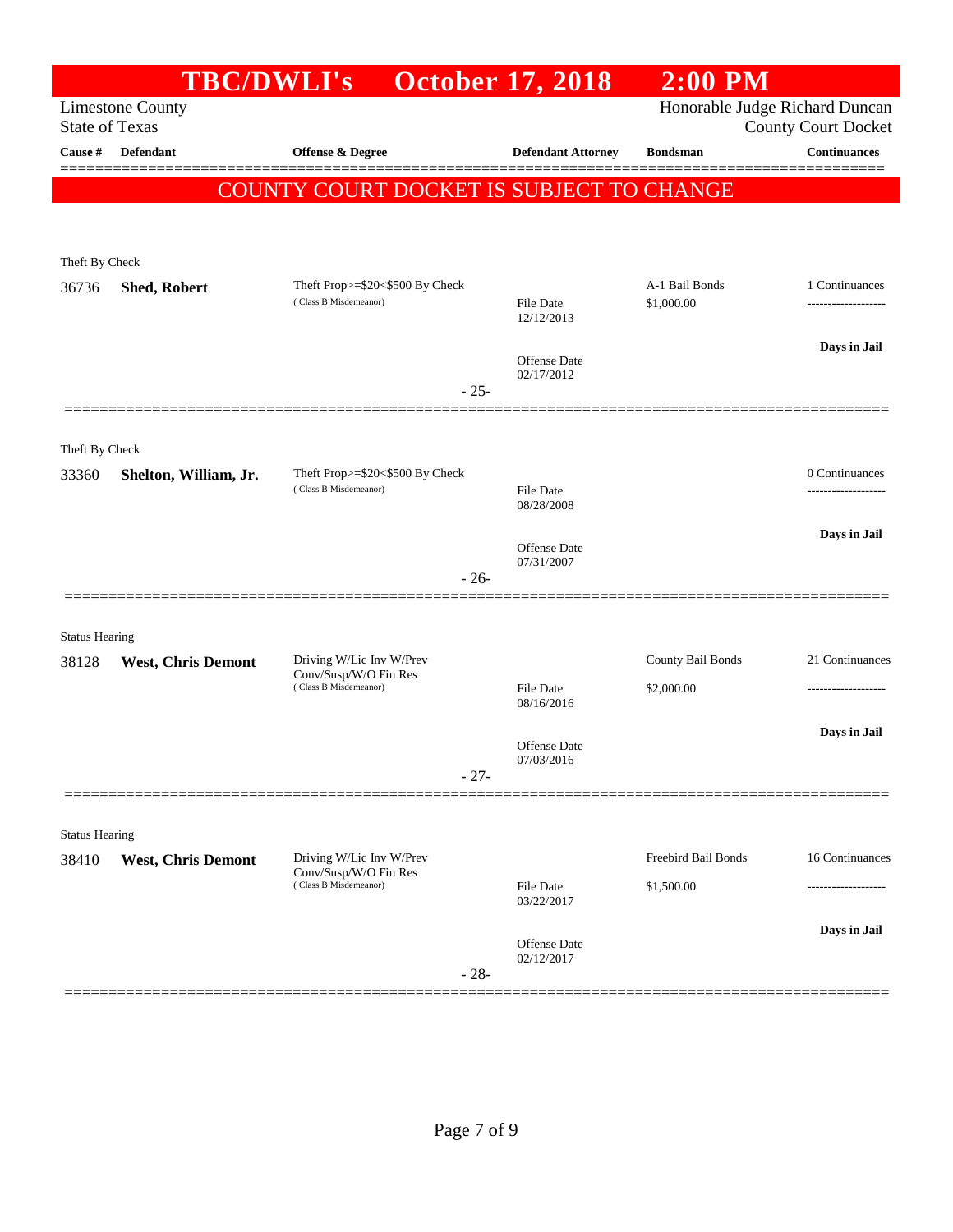| <b>Limestone County</b><br><b>State of Texas</b> |                                                                |                           |                                                                                                                             | Honorable Judge Richard Duncan<br><b>County Court Docket</b> |
|--------------------------------------------------|----------------------------------------------------------------|---------------------------|-----------------------------------------------------------------------------------------------------------------------------|--------------------------------------------------------------|
| Defendant                                        | <b>Offense &amp; Degree</b>                                    | <b>Defendant Attorney</b> | <b>Bondsman</b>                                                                                                             | <b>Continuances</b>                                          |
|                                                  |                                                                |                           |                                                                                                                             |                                                              |
|                                                  |                                                                |                           |                                                                                                                             |                                                              |
| Review Hearing                                   |                                                                |                           |                                                                                                                             |                                                              |
| <b>Wimberly, Toryee</b>                          | Driving W/Lic Inv W/Prev<br>Conv/Susp/W/O Fin Res              | Latray, Michelle J.       | Personal Bond                                                                                                               | 8 Continuances                                               |
|                                                  | (Class B Misdemeanor)                                          | File Date<br>08/16/2016   | \$2,000.00                                                                                                                  |                                                              |
|                                                  |                                                                | Offense Date              |                                                                                                                             | Days in Jail                                                 |
|                                                  |                                                                |                           |                                                                                                                             |                                                              |
|                                                  |                                                                |                           |                                                                                                                             |                                                              |
| <b>Review Hearing</b>                            |                                                                |                           |                                                                                                                             |                                                              |
| <b>Wimberly, Toryee</b>                          | Bail Jumping And Fail To Appear                                | Latray, Michelle J.       | Personal Bond                                                                                                               | 8 Continuances                                               |
|                                                  | (Class A Misdemeanor)                                          | File Date<br>12/02/2016   | \$1,000.00                                                                                                                  | .                                                            |
|                                                  |                                                                | Offense Date              |                                                                                                                             | Days in Jail                                                 |
|                                                  |                                                                |                           |                                                                                                                             |                                                              |
|                                                  |                                                                |                           |                                                                                                                             |                                                              |
| <b>Review Hearing</b>                            |                                                                |                           |                                                                                                                             |                                                              |
| <b>Wimberly, Toryee</b><br>David                 | Driving W/Lic Inv W/Prev<br>Conv/Susp/W/O Fin Res              | Latray, Michelle J.       | Personal Bond                                                                                                               | 8 Continuances                                               |
|                                                  | (Class B Misdemeanor)                                          | File Date<br>03/17/2017   | \$1,000.00                                                                                                                  | -----------------                                            |
|                                                  |                                                                |                           |                                                                                                                             | Days in Jail                                                 |
|                                                  |                                                                | 02/26/2017                |                                                                                                                             |                                                              |
|                                                  |                                                                |                           |                                                                                                                             |                                                              |
|                                                  |                                                                |                           |                                                                                                                             |                                                              |
| <b>Wimberly, Toryee</b>                          | Bail Jumping And Fail To Appear                                | Latray, Michelle J.       | AA Best Bail Bonds                                                                                                          | 8 Continuances                                               |
|                                                  | (Class A Misdemeanor)                                          | File Date<br>04/25/2017   | \$3,000.00                                                                                                                  | ------------------                                           |
|                                                  |                                                                |                           |                                                                                                                             | Days in Jail                                                 |
|                                                  |                                                                | 04/06/2017                |                                                                                                                             |                                                              |
|                                                  | David<br><b>David</b><br><b>Review Hearing</b><br><b>David</b> | <b>TBC/DWLI's</b>         | <b>October 17, 2018</b><br>04/30/2016<br>$-29-$<br>11/22/2016<br>$-30-$<br>Offense Date<br>$-31-$<br>Offense Date<br>$-32-$ | $2:00$ PM<br>COUNTY COURT DOCKET IS SUBJECT TO CHANGE        |